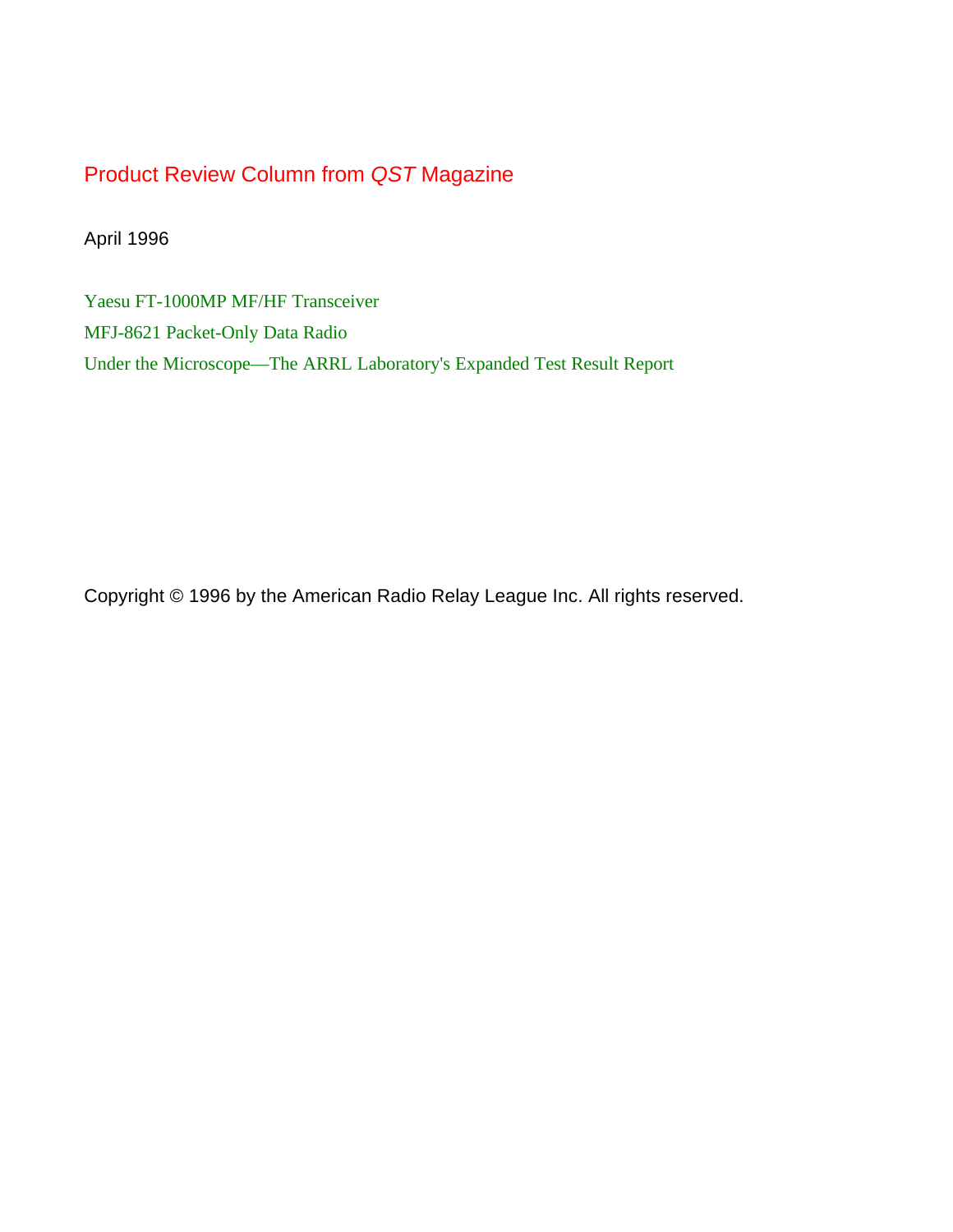# <span id="page-1-0"></span>Product Review

Edited by **Rick Lindquist, KX4V** • Assistant Technical Editor

## **Yaesu FT-1000MP MF/HF Transceiver**

*Reviewed by Rick Lindquist, KX4V, Assistant Technical Editor, QST, and Glenn Swanson, KB1GW Educational Programs Coordinator*

These are exciting times for Amateur Radio: the advent of integrated digital signal processing (DSP) technology in high-end MF/HF radios! Yaesu is the third of the "Big Three" Japanese manufacturers to weigh in with a DSP-enhanced radio. In January, we reviewed the ICOM IC-775DSP; in February, the Kenwood TS-870S. Now, we consider the Yaesu FT-1000MP.

Although Kenwood's tack was DSPbased filtering with *no* optional IF filters, Yaesu, like ICOM, has included conventional IF filters along with the DSP filtering (which Yaesu calls *Enhanced* Digital Signal Processing, or EDSP). The FT-1000MP also applies DSP filtering at an IF stage, as do the ICOM and Kenwood DSP-equipped transceivers. For a closer look at how Yaesu implements its EDSP, see the sidebar "DSP in the FT-1000MP" by Jon Bloom, KE3Z.

You might think the FT-1000MP is simply an updated FT-1000. It's not, although Yaesu clearly hopes to parlay the cachet of the original FT-1000 into another success. (Consider how many miles the Ford Motor Company has gotten out of its "Mustang" moniker.) The 'MP suffix, Yaesu says, is to honor Sako Hasegawa, JA1MP, Yaesu's founder, now a Silent Key.

Although the name and the basic appearance are similar, the 'MP only *borrows* from the "original" FT-1000 (Yaesu says the 'MP is actually a hybrid of the FT-990 and the FT-1000). For all intents and purposes, this is a new design. That the 'MP is some five years newer carries its own implications in view of the technological explosion that's transpired. (Dare we say, "This is not your father's Yaesu?")

Does the new FT-1000MP live up to its noble heritage or is it another Edsel? Let's see how the FT-1000MP fared during our "test drive."

#### **Features and More Features**

Most review team members were enthusiastic about the FT-1000MP, but it was not necessarily love at first sight. It seems this is a radio that at least some users must learn to love, and it's not without fault.Make no mistake, however; the FT-1000MP is an extremely capable radio with solid DSP capabilities, an in-band sub receiver and other features you've come to expect. Among the high spots: a 100-W MF/HF transceiver with



all the usual modes, plus general-coverage receive. The radio comes with three filters and options for lots of others.

Other features include a three-step **RF ATT**enuator; an **AGC** time-constant selector (with off, fast, slow and auto settings); two noise blankers (one for narrow pulse noise such as auto ignition systems, and one for wide-pulse, longer-duration noise); and a variable **RF GAIN** control. A manual **IF NOTCH** is available, or you can select an automatic DSP-based notch filter that kills obnoxious carriers on contact. (More on the DSP and IF filters later.)

The 'MP lets you shift the main receiver's IF passband and adjust the IF bandwidth from either side. It also has a built-in antenna tuner that works capably, quickly and quietly. But why stop there? The radio has *three* receiver preamps, a built-in RS-232 (**CAT**) connector on the rear panel, a memory keyer (but, no way to control it unless you *build* a 12-button remote-control keypad or buy the soon-tobe-available FTT-1000 keypad accessory that also runs other functions from afar), multi-function metering and plenty of clean, distortion-free audio into the built-in speaker or headphones. Speaking of which, two front panel jacks let you use just about any kind of headphone, stereo or mono or both at once, if you'd like. Keyer jacks on the front and rear

### **BOTTOM LINE**

The FT-1000MP offers performance and flexibility in a quality radio. The receiver is quiet and good at its job, and Yaesu's EDSP is icing on the cake.

panels use only three-conductor plugs, but you can trick it into using a two-conductor plug by pulling it partially out. There's a nifty CW spot button plus a tuning meter to help you accurately zero beat, and CW pitch is a front-panel adjustment. The display includes lots of metering options. We liked the pop-up feet under the radio, too.

If you're thinking about the 'MP for that next DXpedition, Yaesu's covered that base, too: the 'MP is available in a DC-only model or in the ac/dc version we reviewed. The ac/dc model can be internally switched between 230 V ac or 115 V ac operation, or jumpered for use from a 13.8 V dc supply. Those ac supply voltages are nominal, however; Yaesu says the radio will run properly on 100-125 V and 200-240 V.

Considering all that it has inside, this is a relatively compact box (and it's lighter than the original FT-1000 by 18 lb). One op who hauled the MP home for a weekend of contesting wished for a carrying handle. But, consensus among review team members was that if the FT-1000MP didn't have something, you probably didn't need it.

#### **Getting to Know It**

The FT-1000MP's gobs of features and commensurately large number of knobs and buttons—90-some, in all—tended to overwhelm our review team, at least at first. "Too many toys," was a common refrain. Because of this, you don't want to begin your relationship with the FT-1000MP without first touring the *Operating Manual*, because some features are not intuitive (for example, you press **FAST** plus **ENT** to open the menus. *Huh?*). Then keep the book handy. As one well-known contester (who shall remain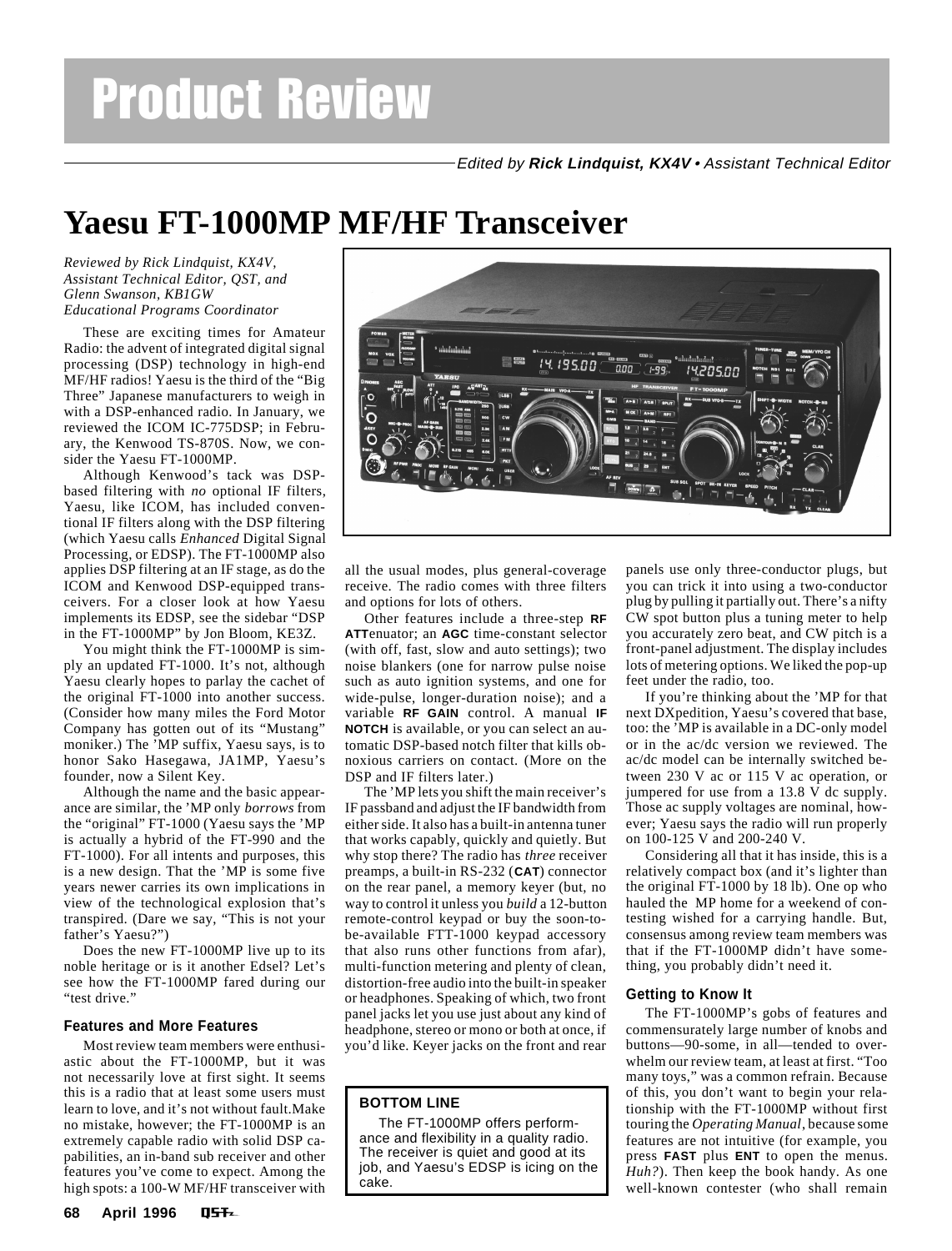anonymous) put it: "I actually had to read the manual to figure out how to transmit!"

As we got acquainted with it, the FT-1000MP revealed itself to be a surprisingly complex radio with a rich array of menu choices that give you lots of leeway to configure the radio "your way." In fact, a **USER** button lets you set up a custom environment you can switch to in an instant. But the proliferation of front-panel controls invited a brickbat or two from reviewers who felt that some oft-used smaller buttons were hard to reach next to the larger controls. For example, several reviewers complained that, while using the concentric DSP and noise-reduction controls, the RIT and sub-receiver knobs on the tightly packed panel got in the way.

The most prominent feature of the busy, contoured front panel (it's sort of Euro styling applied to ham radio equipment) is the large **MAIN VFO A** tuning knob, surrounded by a **SHUTTLE JOG** ring to permit rapid frequency excursions. The review team lauded Yaesu for including the ring. The tuning rate depends on how far you advance the ring one way or the other, but at the default encoder rate setting, it's easy to overshoot your mark. With a little practice, most will get the hang of it, and you also can change the encoder rate using the menu. As an alternative, holding in the **FAST** button increases the tuning rate tenfold. The **FAST** button works for both the **MAIN** and **SUB** knobs and also while using the **UP** and **DOWN** buttons. The **MEM/VFO CH** knob also lets you set up the VFO to tune in predetermined increments or channel steps.

The smaller **SUB VFO B** knob is to the right of the **MAIN VFO A** knob. Between the **MAIN** and **SUB** VFO knobs is a keypad that lets you select individual bands and control memory functions, as well as dual-receive capability. Several review team members commented favorably on the **BAND** buttons. Given current design trends, it seems it's commendable that the radio has them at all. **BAND** keys stack two settings for each band, including mode and filter data. By first pressing the **ENT** key, you can use the **BAND** buttons to key in a frequency one digit at a time.

A rectangular display window nearly the width of the radio reads out both the **MAIN** and **SUB** VFO frequencies as well as the status of some *three dozen* other settings and functions (There's a *lot* going on there). Readouts on the display use colorful fluorescent discharge units. These are attractive, but inactive segments glowed faintly, especially at the high-intensity setting, making readability troublesome at most viewing angles. (This effect even shows up in a picture of the radio in the *Operating Manual*.) We recommend the low-intensity setting.

Speaking of hard to see or read, the radio also has problems in the hard-to-reach department. Several review team members griped about the row of smallish knobs and buttons—several of them controlling important functions—almost hidden along the panel's lower tier. (Yes, the original FT-1000 had a row of buttons and one control in the same location, too, but few were functions you'd use a lot, and the sub-panel was sensibly tilted upward.) Unless you have the FT-1000MP at eye level, it's difficult to see the legends, much less the knobs or buttons themselves, most of which are the same shade as the panel. This tier includes keyer functions, **RF PWR**, **RF GAIN** and **MONI**tor controls, the **DOWN** and **UP** buttons and buttons to select or clear the RIT. However, oft-used controls are in the right place and of the right size, except for the **RF PWR** and **RF GAIN** controls, which could be bigger.

Another whole set of user-adjustable trimmer pots (including one you're not supposed to adjust) is hidden under a little trap door in the top of the transceiver. Under the hatch are the VOX gain, delay and anti-VOX controls, plus headphone audio levels for both the main and sub receiver to the frontpanel jacks, adjustments for the tuning meter for various modes and FM mike gain. A trimmer on the bottom panel sets the volume of the "beep" that sounds when you press frontpanel buttons.

Three RF preamplifiers are standard. Using the menu, you can set the radio up to use either a single, flat-response preamp for all bands or a pair of preamps, one optimized for 1.8 to 7 MHz and the other for 20 to 30 MHz. When using the optimized pair, the radio automatically selects the proper preamp. Pressing the **IPO** (Intercept Point Optimization) button bypasses all three RF preamplifiers and puts a unity-gain RF stage in place of the front-end preamps.

The **CLAR**ifier (RIT) range is menusettable, and you can switch in both receive and transmit offsets. One button clears the RIT, even while transmitting.

Some of the radio's built-in flexibility led to a bit of initial confusion. For example, you'd think the VOX delay would also work for CW, but it doesn't. There are separate controls for CW semi-break-in delay and SSB VOX delay—a great feature. The radio offers an **ANT A/B** switch for two antennas and provisions for a separate receive antenna (something serious low-band operators have been asking manufacturers to include for years). Only problem, reviewers found, was that disabling the **ANT A/B** switch also mysteriously disables the separate receive antenna.

#### **Managing Menus**

A radio's menus and their ease of use are becoming ever more important criteria in a radio's acceptance and usability. The FT-1000MP's menus permit a *lot* of customizing. You can set DSP transmit and receive parameters, fully adjust CW weighting, set keyer modes (bug, iambic 1 or iambic 2), adjust the carrier point offset, and tweak data-mode parameters, among many other things. All told, there are 80 menu items, and some of those contain submenu choices. Lots of choices seems to be what this radio is all about.

Like other radios, the 'MP makes the most of the display segments it has, which means you'd better keep the manual right there to decipher the menu display. Example: a setting choice for CW [Rx] is rendered "**cu-r**" on the display, while "**SEl-bdil**" means you're

supposed to use the **SUB VFO B** dial to step through the various submenu possibilities. In another set of choices, the menu displays **A1** to mean CW and **A3** for AM. (This is a thinking ham's radio, for sure!) The menu display is a bit obscure, maybe, but the FT-1000MP also shows the index number of each menu item, so you can always figure out where you are by referring to the manual. This is extremely helpful.

#### **Learning to Love It**

We used the 'MP on CW and SSB to make lots of casual and contest QSOs, and we found it to be a proficient performer. On-theair observations suggested the DSP transmit options had the intended results on SSB. Menu choices let you set various DSP combinations for IF-level transmit audio processing (at 455 kHz), SSB carrier shift and microphone audio equalization. "Save it for the contest" was the response when using the most "extreme" configuration. But the "default" audio got positive reports during casual QSOs. The built-in monitor receiver makes it simple to set up the right combination, and you can even make the supplied hand mike sound super.

The way Yaesu implements the signal **MONI**tor function in the 'MP is worth noting. Most radios that let you monitor your signal in transmit feed your signal back to your headphones (or speaker) from one of the radio's IF stages. The 'MP picks off the signal as it leaves the driver stage.

It was a joy to operate the FT-1000MP on CW. Keying is clean and smooth (see Figure 2). The internal keyer is terrific, but lacking the outboard keypad, we had no way to program or access the memory keyer which includes contest-style incremental numbering. (The keypad also duplicates the front-panel VFO/memory functions and **BAND** keypad controls.) Competing radios double up on front-panel buttons to run their memory keyers.

Most reviewers commended the 'MP's "quiet" receiver that didn't leave you feeling wrung out after you'd been using the radio for a while. ARRL Lab data (see Table 1) confirm the excellent receive characteristics.

Yaesu says that during the radio's design phase, the engineers paid special attention to second-order IMD dynamic range performance, in deference to stronger MF and HF broadcast signals and the growing popularity of less-selective multiband antennas. (For a thorough discussion of second-order IMD, see the "Key Components of Modern Receiver Design" series by Ulrich Rohde, DJ2LR/KA2WEU, in May-July and December 1994 *QST*.) The FT-1000MP incorporates both bandpass and high-pass filters to prevent second-order IMD products and images. Yaesu explains that the bandpass filters roll off signals on either side of the frequency range in use (they're selected using PIN diodes), while the high-pass filters roll off signals below the band in use. The high-pass filters are selected using relays to prevent diode-induced IMD. This radio's second-order input intercept and image re-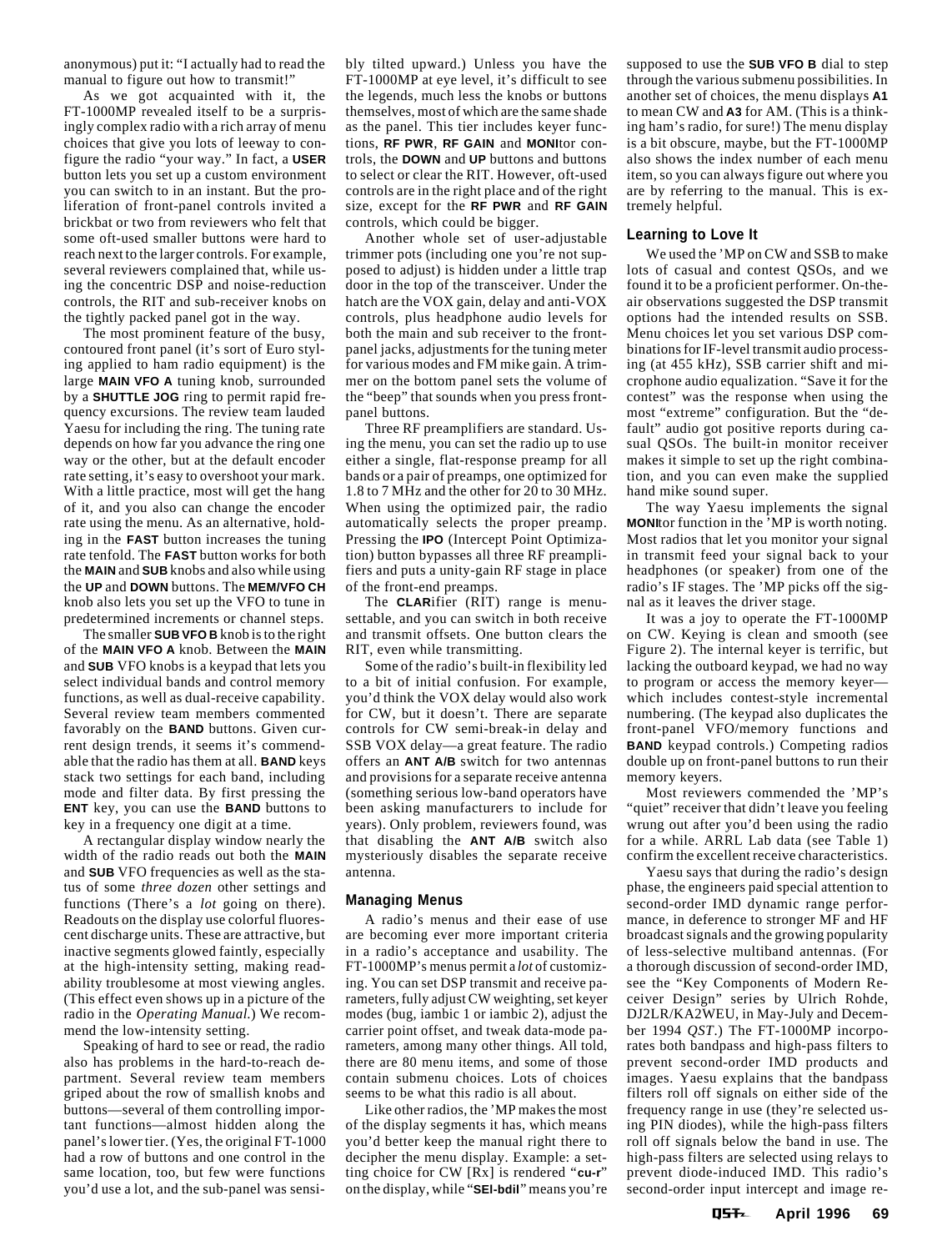#### **Table 1 FT-1000MP, serial no. 5F010064**

Manufacturer's Claimed Specifications Measured in the ARRL Lab

Frequency coverage: Receive, 100 kHz to 30 MHz; transmit, 1.8-2; Receive, as specified; transmit, 1.5-2; 3.5-4; 7-7.5; 10-10.5; 3.5-4; 7-7.3; 10.1-10.15; 14-14.35;18.068-18.168; 21-21.45; 14-14.5; 18-18.5; 21-21.5; 24.5 -25; 28-30 MHz. 24.89-24.99; 28-29.7 MHz.

Modes of operation: USB/LSB, CW, AM, FM, FSK As specified.

Power requirement: 120 V ac.\*

- SSB/CW sensitivity, 2.4-kHz bandwidth, preamp on, 10 dB S/N: 150-250 kHz, 5  $\mu$ V; 250-500 kHz, 4  $\mu$ V; 0.5-1.8 MHz, 2  $\mu$ V; 1.8-30 MHz, 0.25  $\mu$ V.
- AM sensitivity, 6-kHz bandwidth, preamp on, 10-dB S/N: 150-250 kHz, 40 μV; 250-500 kHz, 32 μV; 0.5-1.8 MHz, 16 μV; Preamp off Preamp off Preamp on 1.8-30 MHz, 2 µV. 1.0 MHz 7 µV (–90 dBm) 4 µV (–94 dBm)

Undesired sideband suppression: ≥50 dB below PEP output. As specified.

Third-order intermodulation distortion (IMD) products: See Figure 1.

At least –31 dB at 100 W PEP.

CW keyer speed range: Not specified. The set of the set of the set of the set of the set of the set of the set of the set of the set of the set of the set of the set of the set of the set of the set of the set of the set

CW keying characteristics: Not specified. The second see Figure 2.

Not specified.

Composite transmitted noise: Not specified. The second seed Figure 3.

Size (height, width, depth): 5.4×16.4×14 inches; weight, 33 pounds. \*Radio is capable of operation at 120 V or 220 V ac and 13.5 V dc; 120 V ac is the factory default. †Measurement was noise-limited at the value indicated.

Note: Dynamic-range measurements are made at the ARRL Lab standard signal spacing of 20 kHz.

| Receiver                                                                                                                                                        | <b>Receiver Dynamic Testing</b>                                                                                                                                                                                                                                 |                                                                                                                                                                                                                           |                                                              |                                                        |  |  |
|-----------------------------------------------------------------------------------------------------------------------------------------------------------------|-----------------------------------------------------------------------------------------------------------------------------------------------------------------------------------------------------------------------------------------------------------------|---------------------------------------------------------------------------------------------------------------------------------------------------------------------------------------------------------------------------|--------------------------------------------------------------|--------------------------------------------------------|--|--|
| SSB/CW sensitivity, 2.4-kHz bandwidth, preamp on,<br>10 dB S/N: 150-250 kHz, 5 μV; 250-500 kHz, 4 μV;<br>0.5-1.8 MHz, 2 $\mu$ V; 1.8-30 MHz, 0.25 $\mu$ V.      | and 455 kHz: Preamp off<br>$1.0$ MHz<br>3.5 MHz<br>14 MHz                                                                                                                                                                                                       | Minimum discernible signal (noise floor), 500-Hz filters at IF 8.2 MHz<br>$-118$ dBm<br>$-128$ dBm<br>$-128$ dBm                                                                                                          | <b>Flat Preamp</b><br>$-123$ dBm<br>$-135$ dBm<br>$-136$ dBm | Tuned preamp<br>$-123$ dBm<br>$-124$ dBm<br>$-136$ dBm |  |  |
| AM sensitivity, 6-kHz bandwidth, preamp on, 10-dB S/N:<br>150-250 kHz, 40 $\mu$ V; 250-500 kHz, 32 $\mu$ V; 0.5-1.8 MHz, 16 $\mu$ V;<br>1.8-30 MHz, $2 \mu V$ . | 10-dB (S+N)/N, 1-kHz tone, 30% modulation, 6-kHz bandwidth:<br>Preamp off<br>Preamp on<br>$7 \mu V (-90 dBm)$<br>$4 \mu V$ (-94 dBm)<br>$1.0$ MHz<br>$3 \mu V$ (-98 dBm)<br>$1 \mu V$ (-106 dBm)<br>3.8 MHz                                                     |                                                                                                                                                                                                                           |                                                              |                                                        |  |  |
| FM sensitivity, 12-dB SINAD: 29 MHz, preamp on: 0.5 $\mu$ V.                                                                                                    | For 12-dB SINAD, 14-kHz bandwidth:<br>Preamp off<br>Preamp on<br>29 MHz<br>$0.9 \mu V$ (-108 dBm) $0.3 \mu V$ (-116 dBm)                                                                                                                                        |                                                                                                                                                                                                                           |                                                              |                                                        |  |  |
| Blocking dynamic range: Not specified.                                                                                                                          | 1.0 MHz<br>3.5 MHz<br>14 MHz                                                                                                                                                                                                                                    | Blocking dynamic range, 500-Hz IF filters at 8.2 MHz and 455 kHz:<br>Preamp off<br>>135 dB<br>140 dB<br>142 dB                                                                                                            | Preamp on<br>139 dB<br>139 dB<br>137 dB                      |                                                        |  |  |
| Two-tone, third-order IMD dynamic range: 105 dB at<br>50-kHz spacing, 500-Hz bandwidth, preamp off.                                                             | and 455 kHz: Preamp off<br>$1.0$ MHz<br>3.5 MHz<br>14 MHz                                                                                                                                                                                                       | Two-tone, third-order IMD dynamic range, 500-Hz IF filters at 8.2 MHz<br>83 dB<br>94 dB<br>97 dB                                                                                                                          | Preamp on<br>84 dB<br>91 dB<br>94 dB                         |                                                        |  |  |
| Third-order input intercept: Not specified.                                                                                                                     | 1.0 MHz<br>3.5 MHz<br>14 MHz                                                                                                                                                                                                                                    | Preamp off<br>+7 dBm<br>$+13$ dBm<br>$+15$ dBm                                                                                                                                                                            | Preamp on<br>$+3$ dBm<br>+1 dBm<br>$+5$ dBm                  |                                                        |  |  |
| Second-order intercept point: Not specified.                                                                                                                    | Preamp off, 86 dBm; preamp on, 88 dBm.                                                                                                                                                                                                                          |                                                                                                                                                                                                                           |                                                              |                                                        |  |  |
| FM adjacent-channel rejection: Not specified.                                                                                                                   | Preamp off, 75 dB; preamp on, 74 dB, at 20 kHz channel spacing.                                                                                                                                                                                                 |                                                                                                                                                                                                                           |                                                              |                                                        |  |  |
| FM two-tone, third-order IMD dynamic range: Not specified.                                                                                                      | Preamp off, 75 dB; preamp on, 74 dB, at 20 kHz channel spacing.                                                                                                                                                                                                 |                                                                                                                                                                                                                           |                                                              |                                                        |  |  |
| S-meter sensitivity: Not specified.                                                                                                                             | S9 signal at 14 MHz: preamp off, $335 \mu V$ ; preamp on, $100 \mu V$ .                                                                                                                                                                                         |                                                                                                                                                                                                                           |                                                              |                                                        |  |  |
| Squelch sensitivity: 1.8-30 MHz, CW/SSB/AM, <2 µV;<br>FM, $<$ 0.3 $\mu$ V.                                                                                      | At threshold, preamp on: FM, $0.2 \mu V$ ; SSB, $1.5 \mu V$ .                                                                                                                                                                                                   |                                                                                                                                                                                                                           |                                                              |                                                        |  |  |
| Receiver audio output: 2 W at 10% THD into 4 $\Omega$ .                                                                                                         | 3.2 W at 10% THD into 4 $\Omega$ .                                                                                                                                                                                                                              |                                                                                                                                                                                                                           |                                                              |                                                        |  |  |
| IF/audio response: Not specified.                                                                                                                               | Range at -6 dB points, (bandwidth):<br>CW-N (both 500-Hz filters): 448-929 Hz (481 Hz);<br>CW-W (both 2.4-kHz filters): 499-1268 Hz (769 Hz);<br>USB-W (both 2.4-kHz filters): 259-2340 kHz (2081 kHz);<br>LSB-W (both 2.4-kHz filters): 180-2340 Hz (2160 Hz). |                                                                                                                                                                                                                           |                                                              |                                                        |  |  |
| Notch filter depth: Not specified.                                                                                                                              |                                                                                                                                                                                                                                                                 | Manual notch, ≥25 dB; auto notch, ≥45 dB.                                                                                                                                                                                 |                                                              |                                                        |  |  |
| Image rejection: 80 dB or better, 1.8-30 MHz.                                                                                                                   |                                                                                                                                                                                                                                                                 | Preamp off, 125 dB <sup>†</sup> ; preamp on, 124 dB. <sup>†</sup>                                                                                                                                                         |                                                              |                                                        |  |  |
| IF rejection: 80 dB or better, 1.8-30 MHz.                                                                                                                      |                                                                                                                                                                                                                                                                 | Preamp off, 123 $dB^{\dagger}$ ; preamp on, 124 dB. <sup>†</sup>                                                                                                                                                          |                                                              |                                                        |  |  |
| Transmitter<br>Power output: SSB, CW, FSK, FM: 100 W (max), 50% duty cycle;<br>AM, 25 W carrier (max).                                                          |                                                                                                                                                                                                                                                                 | <b>Transmitter Dynamic Testing</b><br>CW, typically 110 W (max), <1 W (min); SSB, 118 W PEP (max),<br><1 W (min), varies slightly from band to band. AM, as specified.<br>FM, typically 114 W (max), $\approx$ 2 W (min). |                                                              |                                                        |  |  |
| Spurious-signal and harmonic suppression: 50 dB or more<br>for harmonics.                                                                                       |                                                                                                                                                                                                                                                                 | <60 dBc on all amateur bands. Meets FCC requirements for<br>spectral purity.                                                                                                                                              |                                                              |                                                        |  |  |
| SSB carrier suppression: ≥40 dB below PEP output.                                                                                                               | As specified.                                                                                                                                                                                                                                                   |                                                                                                                                                                                                                           |                                                              |                                                        |  |  |
|                                                                                                                                                                 |                                                                                                                                                                                                                                                                 |                                                                                                                                                                                                                           |                                                              |                                                        |  |  |

Transmit-receive turnaround time: Not specified. PTT release to 50% audio output, S9 signal, 23 ms. Receive-transmit turnaround time ("tx delay"): SSB: 11 ms; FM: 10 ms.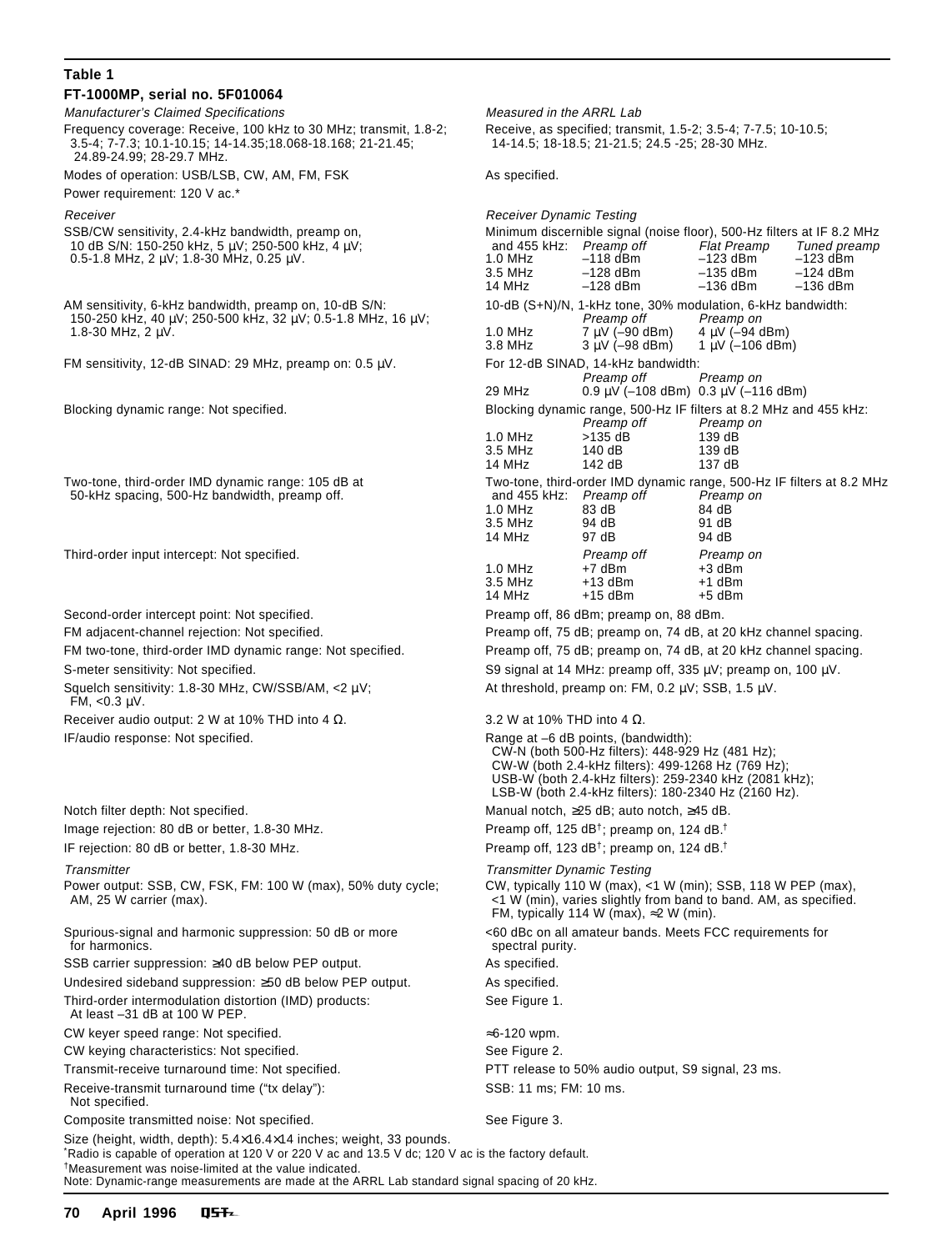

Figure 1—Worst-case spectral display of the FT-1000MP transmitter during two-tone intermodulation distortion (IMD) testing. The worst-case third-order product is approximately 27 dB below PEP output, and the worst-case fifth-order product is approximately 43 dB down. The transceiver was being operated at 100 W PEP output at 24.95 MHz.



Figure 3—Worst-case tested spectral display of the FT-1000MP transmitter output during composite-noise testing. Power output is 100 W at 3.5 MHz. The carrier, off the left edge of the plot, is not shown. This plot shows composite transmitted noise 2 to 22 kHz from the carrier.

jection figures are the highest we've measured in the current generation of commercial amateur transceivers, and they reflect the success of Yaesu's design focus.

In third-order IMD dynamic range testing with 500-Hz filters at 50-kHz signal spacing, we measured the Product Review radio at 104 dB and a Yaesu-supplied radio at 105 dB (best case)—excellent numbers by any standard. Yaesu has indicated that the specification should be 105 dB, not 108 dB as stated in the manual. Note that the ARRL Lab numbers reported in the table reflect worst-case measurements at a 20-kHz signal spacing, which is the test standard we use for all MF/HF transceivers.

Other tests showed that the in-band audio IMD was down at least 32 dB.

#### DSP and IF Filters

The double-whammy of crystal and mechanical filters plus DSP in the FT-1000MP is a killer combination. You also get support from the wide and narrow noise blankers, IF **SHIFT** and **WIDTH**, the **IPO** button, the adjustable **RF ATT**enuator, adjustable **AGC**, and **RF GAIN** controls.

Inside the radio is a 16-bit NEC CMOS DSP chip running at 33 MHz. Outside, concentric **NR** and **CONTOUR** controls let you choose from among four DSP Noise Reduction algorithms and four DSP filter contours steps, simply by pressing the **EDSP** button and turning the appropriate selector. The **CONTOUR** selector graphically depicts the filtering contour in place (band-pass, lowcut, mid-cut and high-cut). You set up the desired **CONTOUR** band-pass filter parameters via the menu, where you specify the desired lower and upper frequency cut-offs or the bandwidth for each mode. The other three **CONTOUR** positions are preset. In general, the choice you needed usually was there, and it's even possible to get extremely narrow (60-Hz) CW filtering that's a bit ringy



Figure 2—CW keying waveform for the FT-1000MP in the semi-break-in mode, showing the first two dits. The equivalent keying speed is 60 wpm. The upper trace is the actual key closure; the lower trace is the RF envelope. Horizontal divisions are 10 ms. The transceiver was being operated at 100 W output at 14.2 MHz. Results were identical for the full-break-in (QSK) mode.

(the other choices are 120 and 240 Hz). The noise reduction (**NR**) knob provides you with four predetermined noise reduction algorithms for random noise, static, pulse or manmade noise, and even heterodynes. Some operators disliked the concentric controls. At times, you not only bump other knobs on the panel, but it's also easy to turn the more prominent **NR** selector when you *really* want the **CONTOUR** knob. Other reviewers said they'd prefer continuously tunable noise reduction and DSP filtering, like that on many outboard DSP boxes.

Pressing the DSP-based **NOTCH** button easily eliminated AM broadcast heterodynes on 40-meter SSB. The multiple-notching feature is available only in the SSB mode.

Just to see what the DSP would do, we trolled around 75 meters one evening for weak and unreadable SSB signals. Using the tools the FT-1000MP provides, and especially the DSP, we were able to bring them out of the mud. Since we didn't have the narrow SSB filters installed, we relied a lot on the DSP band-pass **CONTOUR** setting to fight QRM. Most of the time we were not disappointed. On CW, the DSP ably complemented the narrow standard and optional 500-Hz IF filters. During the ARRL 160-Meter Contest, when close-in signals sneaked past the filters, the DSP—with occasional aid from the **SHIFT** and **WIDTH** controls—took up the slack.

For the most part, the review team liked the DSP implementation, but some were underwhelmed by the DSP **NR**. A veteran DXer said he "never did find a situation where the noise reduction position did any good" during one contest. (However, he has bought an FT-1000MP for his own shack and considers it "the perfect radio.") Others on the review team felt the **NR** positions made sometimes subtle but substantive improvement, especially for weak-signal copy. One experienced operator didn't like having to go to the menu to set up bandwidth selections. As he put it, "The ability to select DSP bandwidths with a front-panel switch would be more useful to me than the noise-reduction circuit is."

Besides its DSP, the main receiver has three standard filters in two IFs (8.215 MHz and 455 kHz). These include a 500-Hz crystal CW filter in the 8.215-MHz IF, a 2.4-kHz crystal filter in the 8.215-MHz IF and a 2.4-kHz Collins mechanical SSB filter in the 455-kHz IF. Optional narrow filters include 2.0-kHz SSB crystal filters and 250-Hz CW crystal filters for the 8.215 MHz and 455 kHz IFs, and a 500-Hz Collins mechanical filter for the 455-kHz IF. The sub receiver can be fitted with a 500-Hz Collins mechanical CW filter at the 455-kHz IF. No soldering is needed to install filters. Our review radio had optional 500-Hz filters in both the main and sub receivers.

A front-panel **BANDWIDTH** matrix makes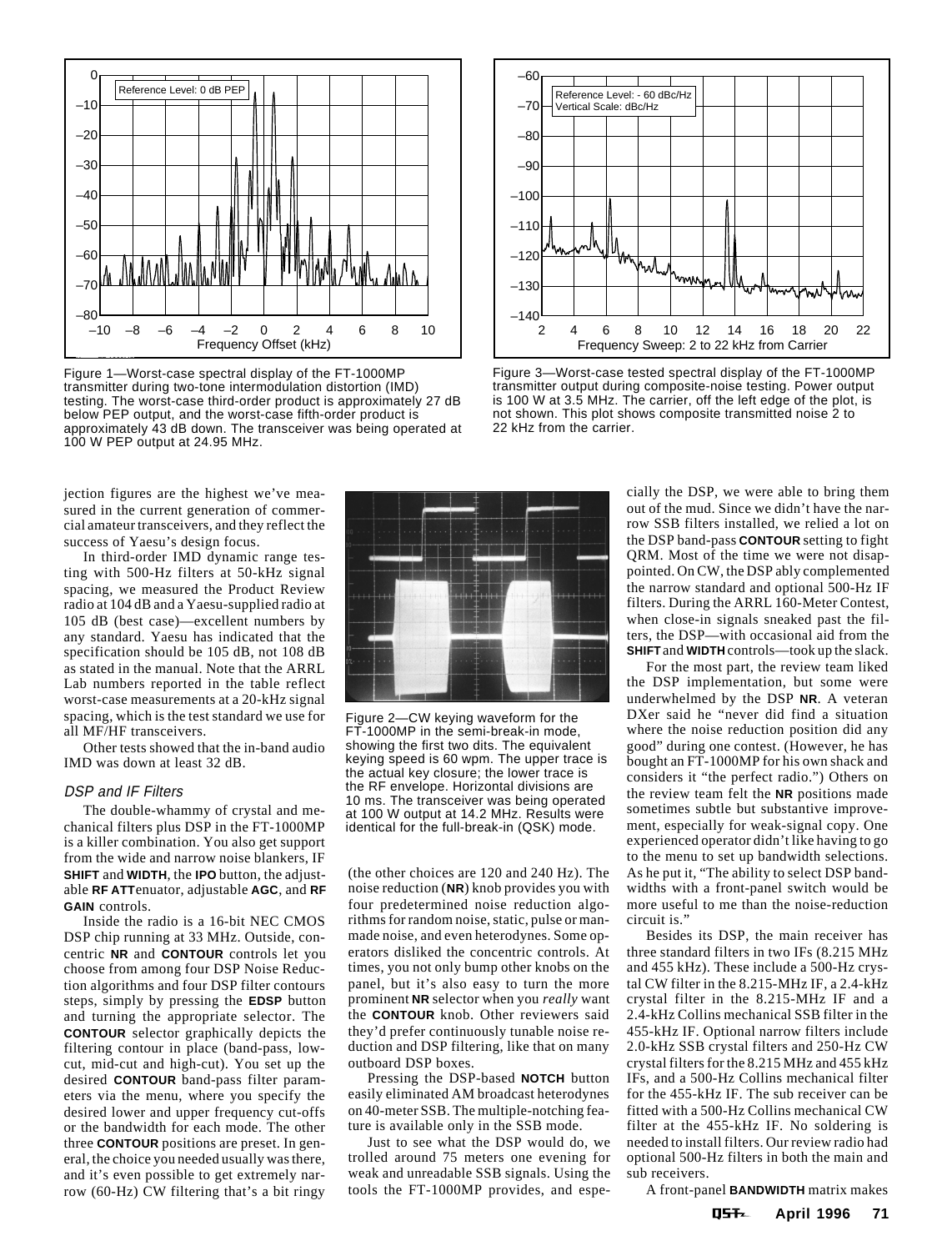#### **DSP in the Yaesu FT-1000MP**

As with other high-end radios of recent vintage, the FT-1000MP brings the mostwanted processing functions provided by DSP—selective filtering, noise reduction and automatic notch filtering—into the radio. And it uses its internal DSP system to process transmitted audio, too.

The FT-1000MP's use of DSP for receiving suffers from the same limitation as does use of an external DSP filter unit. Namely, the filtering of the DSP unit is performed after the IF filtering and outside the AGC loop. This means that, while you can filter an unwanted nearby signal out of the receive audio, you can't keep that signal from affecting the AGC response of the receiver or, in the case of strong signals, from causing blocking or IMD generation in the IF. So, the DSP filter alone is not a cureall interference rejection technique.

The radio does provide analog IF bandwidth and shift adjustment, and with its standard 500-Hz filter—or optional 250-Hz filter—can do a good job of rejecting closein interference. Use of these analog adjustments proves to be the right way to reduce such interference, with the addition of DSP selective filtering serving mostly to augment the IF filtering or to provide a tailored audio frequency response. Control of DSP selective filtering is performed by a combination of a front-panel switch that allows you to select a band-pass, low-pass, high-pass or band-reject filter shape. Menu-selected frequency ranges for each of the filter shapes include the ability to set different cutoff frequencies for the SSB, CW, AM and digital modes.

Along with its selective filtering, the DSP provides noise reduction filtering. Yaesu gives the user a front-panel control to select one of four noise-reduction settings. Experimenting with these settings will usually find one that does a good job of reducing the noise present in the receiver audio.

The FT-1000MP contains both a manually tuned IF notch filter and an automatic notch filter in the DSP unit, which can remove multiple carrier signals from the audio but—again—not from the IF. Both may be used at the same time.

For those occasions when you want to hear the "pure," unprocessed signals being received, all DSP functions can be disabled with a single front-panel button. When the DSP is selected, demodulation of received signals is performed by the DSP at a low (10.24 kHz) IF. When the DSP is off, analog demodulation takes place.

In transmit mode, the DSP system can provide prefiltering of the transmit audio before modulation takes place. This lets you tailor the radio's response to your voice/ microphone combination. You also can opt to use wider transmitting IF filters in conjunction with the audio filtering. The combination should result in cleaner sounding transmitted audio because the wider filters will distort the transmitted signal less.

While the FT-1000MP DSP implementation is clean, and the user interface is convenient, the receive-side DSP performance isn't too different from that provided by an external DSP unit. Still, if you like your signal handling all in one box, the FT-1000MP's DSP provides effective audio signal processing.—Jon Bloom, KE3Z, Senior Engineer

it simple to choose IF filter settings and various combinations. The matrix consists of two columns of backlighted *Selectivity Indicators*, one column for the 8.215-MHz IF and one for the 455-kHz IF. Each column lists possible IF filters (**250**, **500**, **2.0K**, **2.4K** and **6.0K/THRU**). To select the same filter for each IF, just push the appropriate filter button (**250**, **500**, **2.0K**, **2.4K** and **6.0K**) to the right. That's it, you're done. If you don't have a particular filter installed, the radio skips to the next widest or narrowest choice. A button at the bottom of each column (**8.215** and **455**) lets you select that column to pick separate filters for each IF. Pressing the **8.215** button makes that column's *Selectivity Indicator*s flash. Press the **500** button to the right to put a 500-Hz filter in the 8.215-MHz IF. Similarly, press the **455** key, the *Selectivity Indicator*s for the 455-kHz IF flash, and you can pick another bandwidth there, say 2.4 kHz. You can choose any filter combination in any mode, except FM, assuming that the filter has been installed.

#### "Collins Inside"

We're told that Sako Hasegawa, JA1MP, was a disciple of Art Collins, WØCXX, and this, perhaps, makes the use of standard and

optional Collins Mechanical filters in the 'MP—and Yaesu's "Collins Inside" approach in its ads—particularly appropriate. Their good shape factor, small physical size, ruggedness, low insertion loss, and other factors make these Collins mechanical filters a good choice for the 455-kHz IF.

#### A Receiver Times Two?

They might call it a "sub" receiver, but it's a *real* receiver, albeit double-conversion and an in-band-only affair. Unlike the sub receiver in the IC-775DSP, the sub receiver in the FT-1000MP can take advantage of its own (optional) CW narrow filter and doesn't share as much circuitry with the main receiver. As you might expect, ARRL Lab testing revealed that the sub receiver's sensitivity and dynamic range figures were not quite as good as those measured for the main receiver.

One reviewer called dual receive "the ultimate secret weapon in any pileup." However, he also yearned to have at least some of the DSP options on the second receiver, such as notch filtering. Other reviewers were upset that you could not turn off the display when the sub receiver was not in use. Frontpanel controls on the FT-1000MP make it easy to listen to signals on either the main receiver or the sub receiver—or both, if you wish (even narrow bandwidth in one ear and wide in the other, using stereo headphones). The concentric **AF GAIN** controls can be adjusted for relative balance between the two during dual reception. (An **AF REV**erse button swaps the two gain settings.)

Going split is as simple as pushing the **SPLIT** button. You use the **RX** and **TX** buttons above each VFO dial to set which one is transmitting and which is receiving (both can receive at the same time, of course). The radio also has a wide range of memory options, including five scratch memories, which Yaesu calls **QMB**, or *Quick Memory Bank*. All memory frequencies are tunable.

#### Back-panel "Ins and Outs"

Because the front-panel looks so complex, the back-panel of the 'MP seems tame by comparison. Besides the two antenna ports, you'll find the wing nut–equipped ground post. I/O ports include four DIN jacks for RTTY, packet and band data, plus support for the optional digital memory recorder (DVS-2). Several phono jacks access connections for PTT, ALC, phone patch, 13.5 V, external receive antenna, and transmitter ground. There's also a remote port to connect the remote keypad. An amplifier relay switch is provided. The ARRL measured the transverter drive jack (**TRV**) output level at a typical  $-20$  dBm (about 10  $\mu$ W), some 14 dB less than the level indicated in the *Operating Manual*. This might vary by band.

The back-panel DB-9 computer-aided control (**CAT**) port is fixed at 4800 baud and lets you interface the 'MP to your PC. Plug one end of a serial cable into the CAT port and the other end into your PC's serial port and you're ready to roll. This interface is a great feature, but you'll need to be sure your favorite software includes support for the FT-1000MP.

#### Documentation

In general, Yaesu's manuals are the epitome of clear, concise, and complete documentation, and the FT-1000MP's 104 page *Operating Manual* is no exception. We'd like to see a bit more text supporting the various software menu choices, however.

#### **Taking It Home**

Now that DSP has become the watchword of transceiver technology, it's hard to point to any single feature that distinguishes the FT-1000MP among its DSP cohorts. Its many noteworthy individual features yield an outstanding performer that holds its own among its peers, although someone's always out there to suggest yet another "improvement" the manufacturer *should* have included. Fact is, Yaesu is probably one step ahead of the pundits, making incremental improvements to the radio (and corrections to the *Operating Manual*) even as this review goes to print.

This is definitely no Edsel. It's more like a "loaded" performance car with "power everything." While a few areas could be "tuned up," its overall performance is impressive. Once we became familiar with the cockpit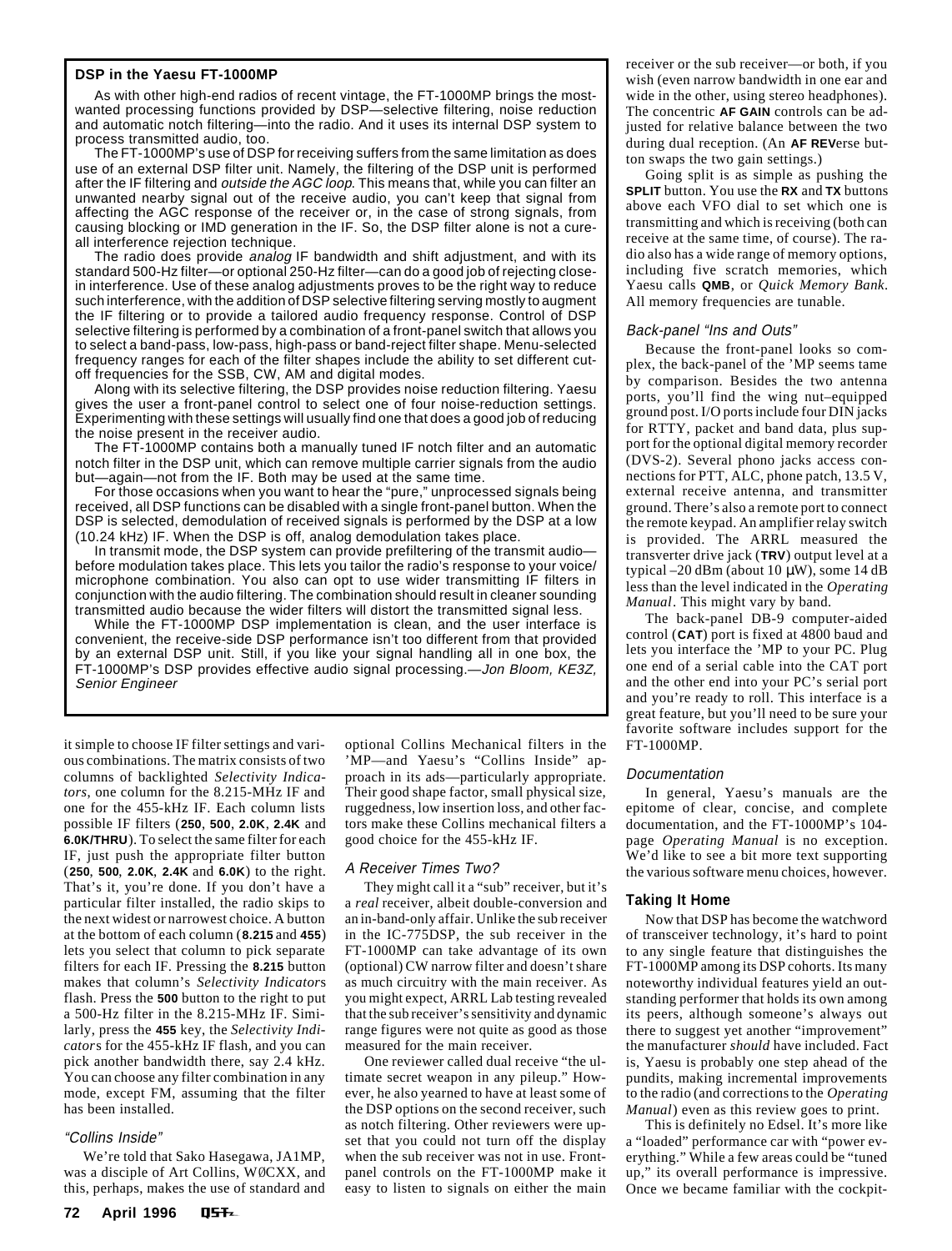<span id="page-6-0"></span>like front panel, the lively 'MP handled our "test track" with ease. The 'MP felt stable when "driven hard" (during contests) and seemed well-suited (if not overbuilt) for "everyday driving" (casual operating). Overall, the 'MP was just plain fun to "drive," and it won't wear you out on a long trip either. (Of course, your mileage may vary.)

Our thanks to the following hams for their contributions to this review: Randy Thompson, K5ZD; Larry Wolfgang, WR1B; Dave Newkirk, WJ1Z; Bill Kennamer, K5FUV; Dave Sumner, K1ZZ; Tom Frenaye, K1KI (and his contest crew); Jon Bloom, KE3Z; Ed Hare, KA1CV, and Mike Gruber, WA1SVF.

*Manufacturer*: Yaesu USA, 17210 Edwards Rd, Cerritos, CA 90703, tel 310- 404-2700; fax 310-404-1210. *Manufacturer's suggested list prices:* FT-1000MP, \$3599; MD-100A8X Desk Mike, \$139; 8.215-MHz IF filters: YF-114SN 2.0-kHz SSB filter, \$179; YF-114CN 250-Hz CW filter, \$179; 455-kHz IF filters: YF-110SN 2.0-kHz SSB filter, \$179; YF-110CN 250-Hz CW filter, \$189;YF-115C 500-Hz Collins mechanical CW filter (for the sub receiver), \$189; TCXO-4 temperaturecompensated crystal oscillator, \$119; TCXO-6, \$249; DVS-2 digital memory recorder, \$329; FTT-1000 remote keypad, price not available.

### **MFJ-8621 Packet-Only Data Radio**

#### *Reviewed by Steve Ford, WB8IMY Managing Editor, QST*

So, you're weary of tying up your 2-meter FM voice transceiver for packet-radio applications. Or, you just got your Technician ticket and want to get into 2-meter 9600-baud packet without spending a truckload of cash. Or, you want to dedicate a no-frills transceiver to do nothing but sit on a 2-meter packet frequency (perhaps your local *PacketCluster* or TCP/IP network channel) 24 hours a day.

Business pros recognize these scenarios as perfect opportunities for aggressive "niche marketing." The formula is simple: You design a product for a *very* specific set of applications and price it to sell. If you're successful, you corner the market in short order. That's been the *modus operandi* of MFJ Enterprises for years. They identify specific needs in the ham community, then create products to fulfill them—everything from affordable antenna tuners to CW keyers. Last year they decided to answer the cravings of packeteers and newly licensed digital-mode enthusiasts who demanded a stripped-down, inexpensive, 2-meter FM transceiver that did *nothing but packet*. The result is the MFJ-8621 Packet-Only Data Radio.

#### **Features**

The '8621 is as unpretentious as you can get. The front panel is dominated by a pushbutton **POWER** switch and two LEDs: **PWR** (power) and **XMIT** (transmit). On the rear panel you find an SO-239 antenna connector, a 5-pin DIN socket for the TNC hookup, and a coaxial dc power socket. That's it! The compact enclosure makes it easy to place the rig just about anywhere, and it weighs less than a pound.

The '8621's transmitter pumps out 5 W of RF. That's adequate for local work and possibly even for more distant targets, if you're using a directional antenna. Transmit and receive frequencies are crystal-controlled. The radio comes from the factory with crystals for 145.01 MHz installed. If that frequency just happens to be the one you need, you're ready to go. Otherwise, you'll need to purchase and install another set. Figure on spending an additional \$20-25 for crystals if you order them

yourself. For factory-direct orders, MFJ also will install custom crystals for an additional \$24.95. An MFJ-8621 already set up for the Automatic Packet Reporting System (APRS) at 145.79 MHz is available from MFJ for \$139.95, fully calibrated.

I was impressed when I learned that the transmitter is equipped with *two* modulators: a varactor modulator for true FM at 9600 baud, and a reactance modulator for 1200 baud data signals. Some manufacturers attempt to cut corners by using the same modulator for both data rates, but that approach is a compromise at best, and the cost saving is often offset by mediocre 9600-baud performance.

#### **Installation**

I wanted to use the '8621 with my local *PacketCluster* node (KC8PE), so I ordered a set of transmit/receive crystals for 145.71 MHz. The well-written manual provides crystal sources (addresses and telephone numbers) and specific ordering instructions. Three weeks later, I had the crystals in hand.

The next task was to install them in the '8621. Calibrating the transmitter is as easy as installing the crystal, keying the '8621's PTT (push-to-talk) line and using an accurate digital frequency counter to measure the frequency while you adjust a ferrite core. An alternative is to use an HF receiver with a *precise* digital frequency display, tuned to



#### **BOTTOM LINE**

The MFJ-8621 is the economical, set-and-forget solution for hams who need a dedicated packet transceiver for 1200 or 9600-baud operation.

the crystal's fundamental frequency (around 18 MHz). You can tune for a zero beat. For best results, I strongly recommend the counter method.

To align the receiver, MFJ now recommends a different method from the one in the *Instruction Manual* that used the calibrated transmitter's signal as a reference. MFJ's revised procedure involves using a good calibrated signal generator or an H-T that's on frequency while adjusting a couple of slugtuned coils inside the radio as you monitor the voltage at the discriminator test point. An alternate method is to use a frequency counter to measure the first local-oscillator injection frequency at a test point, then adding 10.7 MHz (the first IF) to yield the receiver frequency. You can also use an oscilloscope to monitor both incoming and outgoing data. This way, you can compare your relative frequency deviation to that of incoming signals.

The radio comes configured for 1200-baud use. You have to pop the hood and change some jumpers to use 9600 baud. This entails moving two jumpers on the PC board and removing a third, which selects a special noisereduction filter for 1200-baud operation. (The filter boosts the '8621's weak-signal receive performance at the slower data rate.) Each time you switch data rates, you need to partially recalibrate the unit, so it's probably best to set it up for either 1200-baud or 9600-baud use and leave it there.

Speaking of reception, it's important to note that the '8621 lacks a receive-audio squelch circuit. Conventional squelches open and close too slowly to be useful on most networks at data rates above 1200 baud. (At 9600 baud, you'd probably run your radio unsquelched anyway.) The 8621 does an end run around this problem by avoiding the squelch altogether. However, this shifts the burden of detecting data signals to your TNC. The bottom line is that your TNC *must* have a *data carrier detector* (DCD) to operate with the '8621.

As the name implies, a DCD ignores everything on the audio input line except *bona fide* data signals; it doesn't need a receiver squelch acting as an audio gatekeeper. But DCD-equipped TNCs are not as common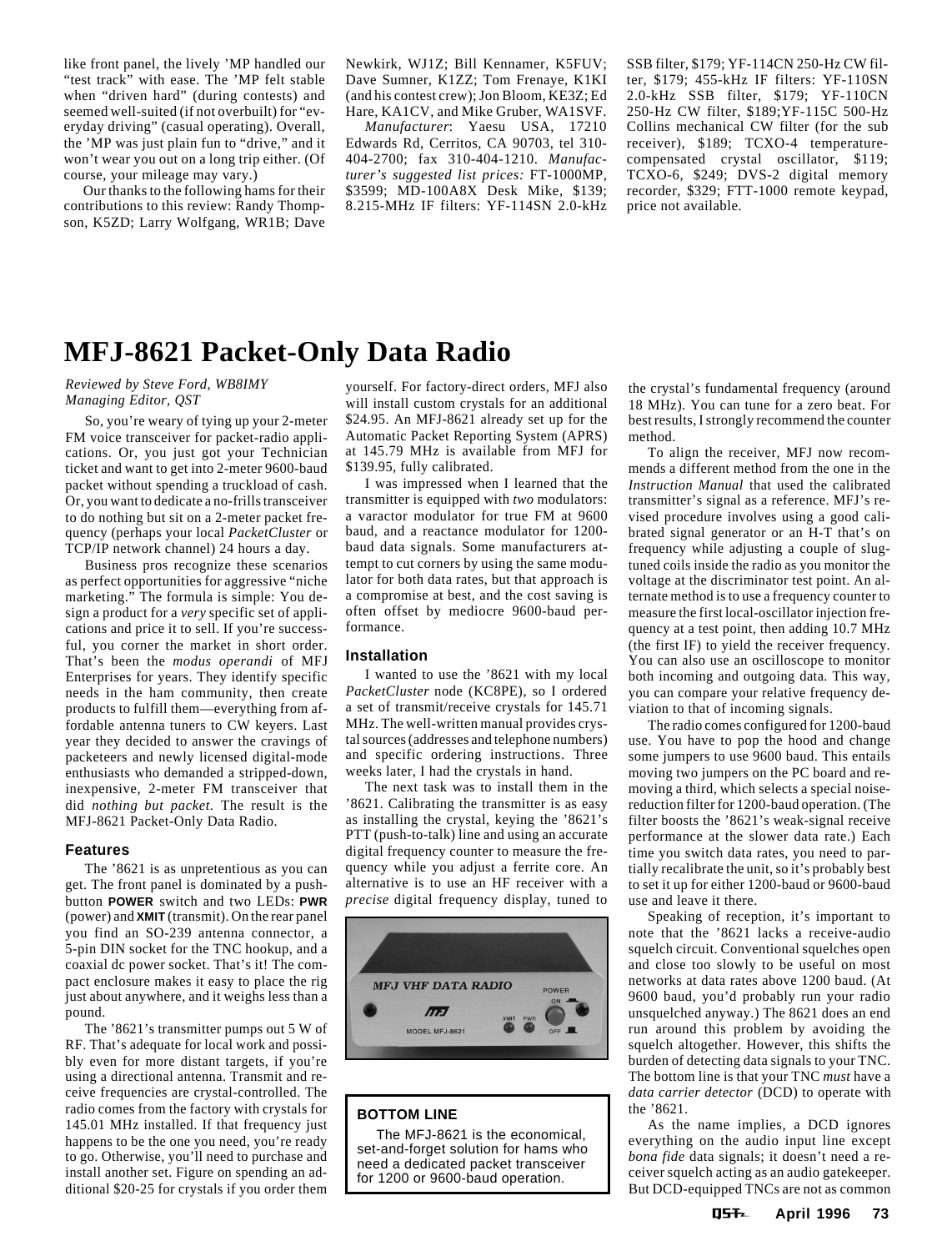as you might think. Many TNCs don't include this feature because they are designed to operate with *squelched* rigs (now we're back to using FM voice rigs as packet transceivers). These TNCs expect absolute silence when data signals are not present. If you connect a DCD-less TNC to the '8621, you'll copy packets—but you'll never transmit! The TNC interprets the unsquelched limiter noise as a continuous packet signal, considers the channel as busy and inhibits transmission accordingly.

So before you consider an '8621 for your station, make certain your TNC includes the DCD feature. And don't base your decision on the TNC's front-panel labeling. Some TNCs include an LED labeled "DCD," that's really nothing more than a "signal-present" indicator.

#### **On the Air**

The KC8PE *PacketCluster* node is about 10 miles distant, with several granite ridges in between. This is hardly a line-of-sight path. That's why I selected it as the "test bed" for my MFJ-8621. My normal packet station consists of an ICOM IC-2AT hand-held transceiver driving an RF Concepts 60-W amplifier connected to a ground-plane antenna in my attic. With this hardware I enjoy excellent results with KC8PE in terms of overall throughput. The IC-2AT is blessed with a sensitive receiver, and 60 W is sufficient to go the distance. How would the MFJ-8621 compare?

#### I set up the '8621 and configured my TNC using the PASSALL command to display all received packet frames, corrupted or otherwise. I noted the number of corrupted frames that I was receiving over a period of several minutes. Then, I reconnected my old equipment and performed the same test. The number of corrupted frames dropped noticeably.

Switching back to the MFJ-8621, I tried a connect test. KC8PE seemed to hear the '8621's 5-W signal well enough, because I connected on the first transmission. Additional frames from my station were being acknowledged with few repeats on my part.

The next step was to request some WWV solar activity reports. I knew these would involve much longer frames—and the longer the frames, the more opportunity for errors caused by marginal reception. If I had a receive problem, this test would run up the danger flags. Sure enough. I could see that the node was sending the same frames repeatedly. (All it takes is a single bit error on the receiving end to render a packet frame invalid. The only recourse is for the sending station to send it again.) I eventually received the complete set of reports, but it took about 30% longer than usual. The performance differential between the '8621 and my IC-2AT was obvious.

Thinking the culprit might be the network activity of the moment, I performed the same tests several times during the next few days. I also enabled the 1200-baud receive (audio) filter. The results were similar each time. I checked my antenna system, but everything

#### **Table 2**

#### **MFJ-8621 Packet-Only Data Radio**

Frequency coverage: Receive and transmit, Tested at 145.71 MHz.

144-148 MHz, crystal controlled.

25 mA max (receive); 1 A max (transmit).

Sensitivity: Less than 0.25 µV for 12-dB SINAD. For 12-dB SINAD: 0.6 µV (-111 dBm).<br>Two-tone, third-order IMD dynamic range: 56 dB at 500-kHz offset. Two-tone, third-order IMD dynamic range: Not specified.

Wideband dynamic range: Not specified. 79 dB, at 10 MHz offset.

Adjacent-channel rejection: Not specified. 30 dB at 20-kHz spacing.

IF rejection: Not specified. 82 dB.

Image rejection: ≥45 dB. 35 dB (1st IF image).

Power output: 4-5 W. As specified.

- Spurious signal and harmonic suppression: –53 dBc. Meets FCC requirements for Not specified. Some spectral purity.
- Transmit-receive turnaround time (PTT release <2 ms. to 50% of full audio output): Not specified.

Receive-transmit turnaround time ("tx delay"): <2 ms. Not specified.

#### **Manufacturer's Specifications Measured in ARRL Lab**

Power requirements: At 13.8 V dc,  $\approx$ 35 mA (receive);  $\approx$ 1.2 A max (transmit), 25 mA max (receive); 1 A max (transmit). tested at 13.8 V dc.

Size (height, width, depth): 1.8×4.9×5 inches; weight, 13.6 oz.

Receiver **Receiver** Receiver Dynamic Testing

Transmitter Transmitter Dynamic Testing

Bit-error rate (BER), 9600 baud: Not specified. Receiver: BER @ 12-dB SINAD, 3.5×10-3; BER @ 16-dB SINAD, 1.7×10–5; BER @ –50 dBm, <1.0×10–5. Transmitter: BER @ 12-dB SINAD, 2.5×10–4; BER @ 12-dB SINAD +30 dB, <1.0×10–5.

appeared to be normal. ARRL Lab tests confirmed my suspicions. The receive sensitivity specification in the '8621 manual *was* 0.25 µV for 12-dB SINAD (MFJ has since lowered the specification to 0.5 µV for 12-dB SINAD). In contrast, the Lab measured nearly  $1 \mu V$  at its first crack at the radio. Following consultations with the radio's designer, Rick Littlefield, K1BQT, the Lab did a little tweaking and got it down to 0.6 µV, not far off the revised mark but possibly enough to at least partially explain the marginal data reception over my "challenging" path. MFJ has suggested "desensing" by another nearby node could have caused the spotty results we observed. But, performance remained the same over a period of time. Of course, if you're using the '8621 to connect to local packet stations with reasonably strong signals, you probably won't notice the mediocre receiver performance.

All of my on-the-air tests were conducted at 1200 baud because there is no 9600-baud activity on 2 meters in our area. According to the BER (bit-error-rate) tests performed by the ARRL Lab, the MFJ 8621 turned in good results on both transmission and reception (see Table 2). The 9600-baud figures for the MFJ-8621 compared favorably with other, more expensive radios not specifically designed for data service. Assuming *strong* signals on both ends of the path, the rig also should do a fine job at 9600 baud. Incidentally, the radio's transmit-receive turnaround and transmit delay times are almost nil. "This is the fastest transceiver I have seen," said ARRL Lab Test Engineer Mike Gruber, WA1SVF.

#### **Conclusions**

With receive sensitivity at 0.6  $\mu$ V, the MFJ-8621 is *not* a super-hot performer. For the sake of comparison, you'd expect a typical 2-meter H-T or mobile radio to be at least 10 dB better on receive sensitivity.

If you only need a radio for local network applications, the MFJ-8621 is an outstanding bargain. For a price that's affordable by any standard, you get a rig that you can use for either 1200 or 9600-baud packet without modification. Once it's crystalled up and ready, the '8621 is truly a set-and-forget transceiver. The '8621 also has great potential as a portable packet station when combined with a miniature TNC and a notebook computer. And when someone figures out a way to keep them warm, I imagine you'll see a few '8621s flying to the edge of space beneath Amateur Radio balloons. My only wish is that MFJ would make a "sister" unit for 70 centimeters to take advantage of all the 9600-baud activity going on up there. Another niche market, perhaps?

*Manufacturer:* MFJ Enterprises, PO Box 494, Mississippi State, MS 39762, tel 601- 323-5869. Suggested list price: \$119.95. Accessories: MFJ-5100 connector cable, \$14.95; MFJ-4110 wall adapter power supply, \$39.95; custom crystal installation, \$24.95.